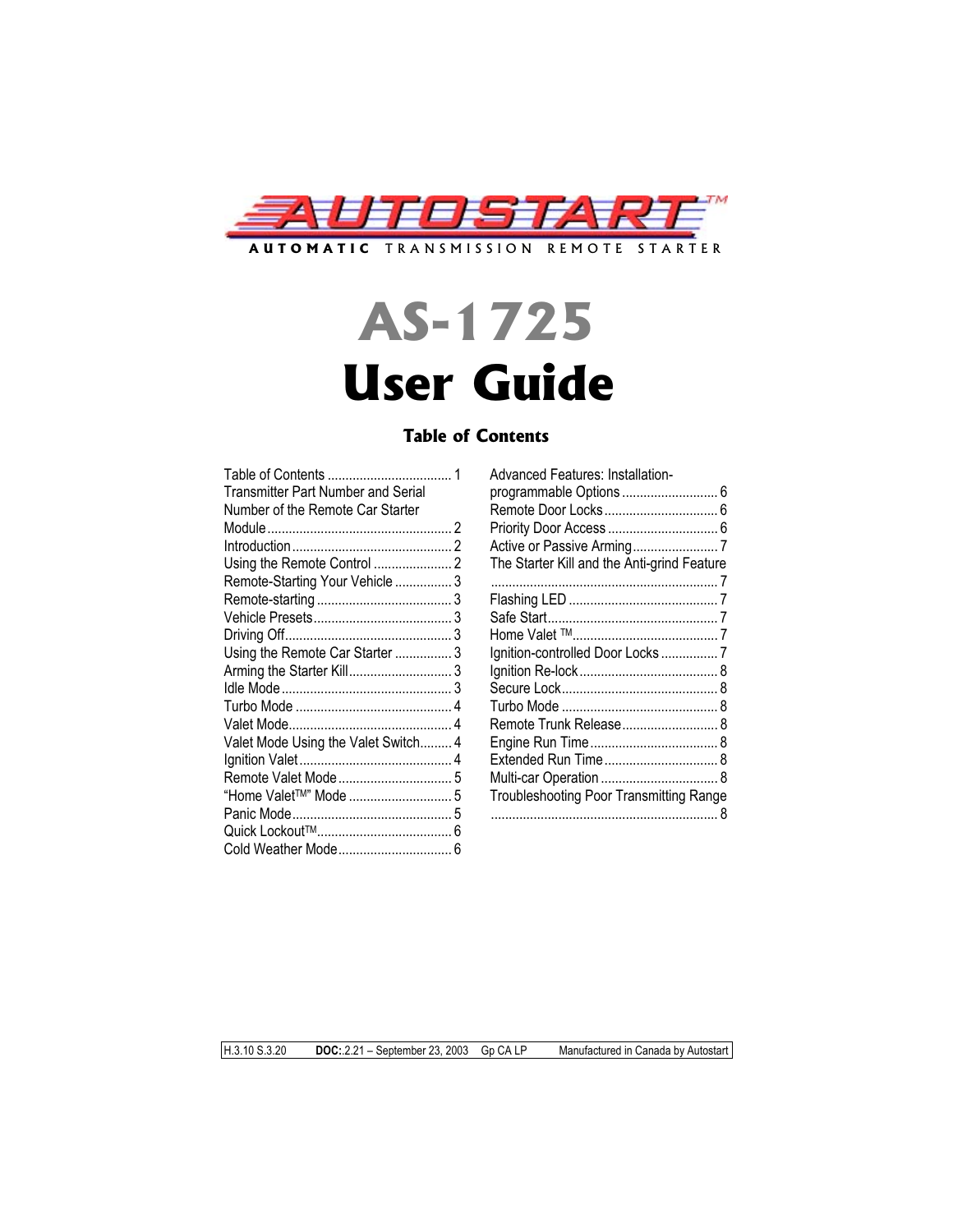# **Transmitter Part Number and Serial Number of the Remote Car Starter Module**

The boxes below contain information concerning your transmitter and Remote Car Starter. We entered the part number of your transmitter for you. Should you need to order a new transmitter, you will need to provide the transmitter part number which is printed below. The second box contains the serial number of the Remote Car Starter. Please make sure that the installer has entered the serial number in that box.

**Transmitter Part Number: ASTR-575-CF 433**

The installer must use the space below to write the serial number of the Remote Car Starter and the location of the valet switch (if installed):

Serial Number of the Remote Car Starter:

Location of the Valet Switch (if installed):

# **Introduction**

This is a state-of-the-art remote car starter system. The system is packed with advanced features such as priority access to the driver's door (commodity features)and the Safe Start children safety feature.

The Remote Car Starter is available with a super-heterodyne transmitter for an operating range of up to 1500 feet / 450 m.

With many an advanced function, this product will satisfy any one your expectations from high-end commodity and security systems, without neglecting any standard feature commonly offered by entry-level starters.

# **Using the Remote Control**

Your Remote Car Starter is equipped with a 5-button multi-channel remote control. It can operate two independent vehicles equipped with a Remote Car Starter (see **Multi-Car Operation** section, later in this Guide, for second-car transmitter functions).

**The functions of the transmitter are as follows:** 



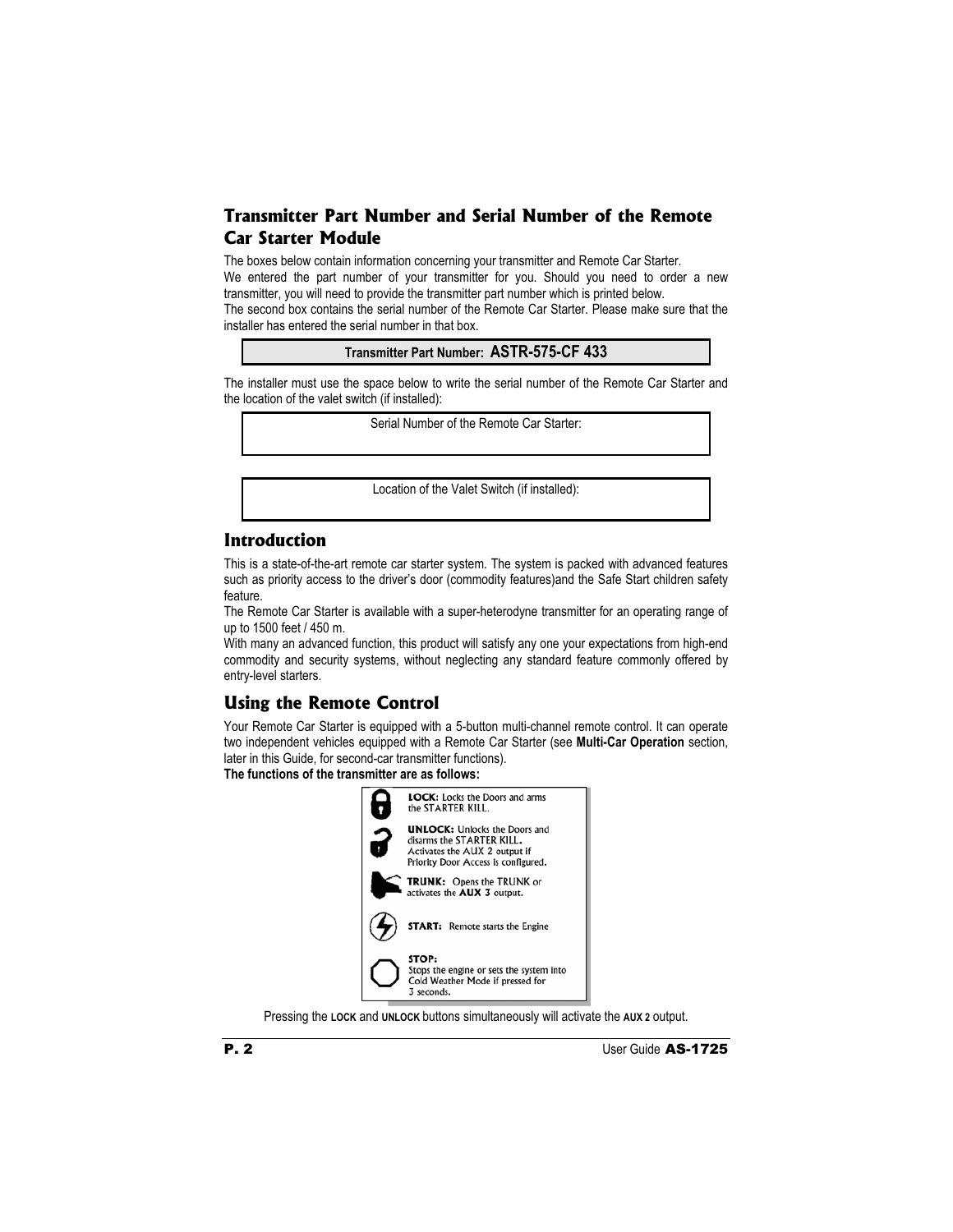# **Remote-Starting Your Vehicle**

#### Remote-starting

Press the **START** button for approx. 1 second. The parking lights will come **ON** to inform you that the Remote Car Starter has received your signal. Approximately 5 seconds later, the engine will start. The parking lights will remain **ON** during the pre-programmed run time of the engine.

If the vehicle does not start at the first attempt, the system will shut down, wait a few seconds and try to start the engine again. There will be 3 start attempts before the system gives up.

#### Vehicle Presets

#### **Heater & Heated Seat**

When leaving the vehicle it is recommended to preset the accessory controls in preparation for the next remote start. Settings for the blower motor (fan), front and rear, as well as heated seats (if equipped) should not be left on **HIGH**. It is recommended to leave the settings on **LOW** or **MEDIUM** instead.

#### **Windshield Wipers & Radio & Headlights**

Certain vehicles require the radio and / or windshield wiper and / or headlight circuits to become energized while running under remote start. When leaving the vehicle you must ensure that the windshield wiper and headlight switches are **OFF**. Leaving the headlight switch **ON** on certain types of vehicles could cause them to remain **ON** even after remote starter shut down, resulting in a dead battery.

#### Driving Off

With the vehicle running under remote control, press the **UNLOCK** button to disarm and unlock the doors. Enter the vehicle and do the following:

- x Turn the ignition key to the **IGNITION ON (RUN)** position. (**Do not turn the key** to the **CRANK** position while the engine is running. This would cause the starter motor to re-engage.)
- Press the brake pedal to disengage the remote starter unit.

You are now ready to drive off.

# **Using the Remote Car Starter**

#### Arming the Starter Kill

The Starter Kill (if installed) can be configured by the installer so as to arm automatically (Passive Mode) or not to arm automatically (Active Mode). See section **Passive or active arming**, later in this guide, for more details on Passive Mode and Active Mode.

- To disarm the Starter Kill, press the UNLOCK button on the transmitter. The parking lights will flash twice. If remote door locks are installed, this will also unlock the doors.
- x To **arm** the Starter Kill, press the **LOCK** button on the transmitter. The parking lights will flash once.

If remote door locks are installed, this will also lock the doors.

In Passive Mode, the Starter Kill will automatically arm if the ignition key is not inserted Into the ignition switch within 1 or 3 minutes after unlocking (the key sense feature must be installed).

#### Idle Mode

**Convenience feature:** Idle Mode allows you to keep the engine running and the doors locked while you stop, for example, at a convenience store or for a short delivery.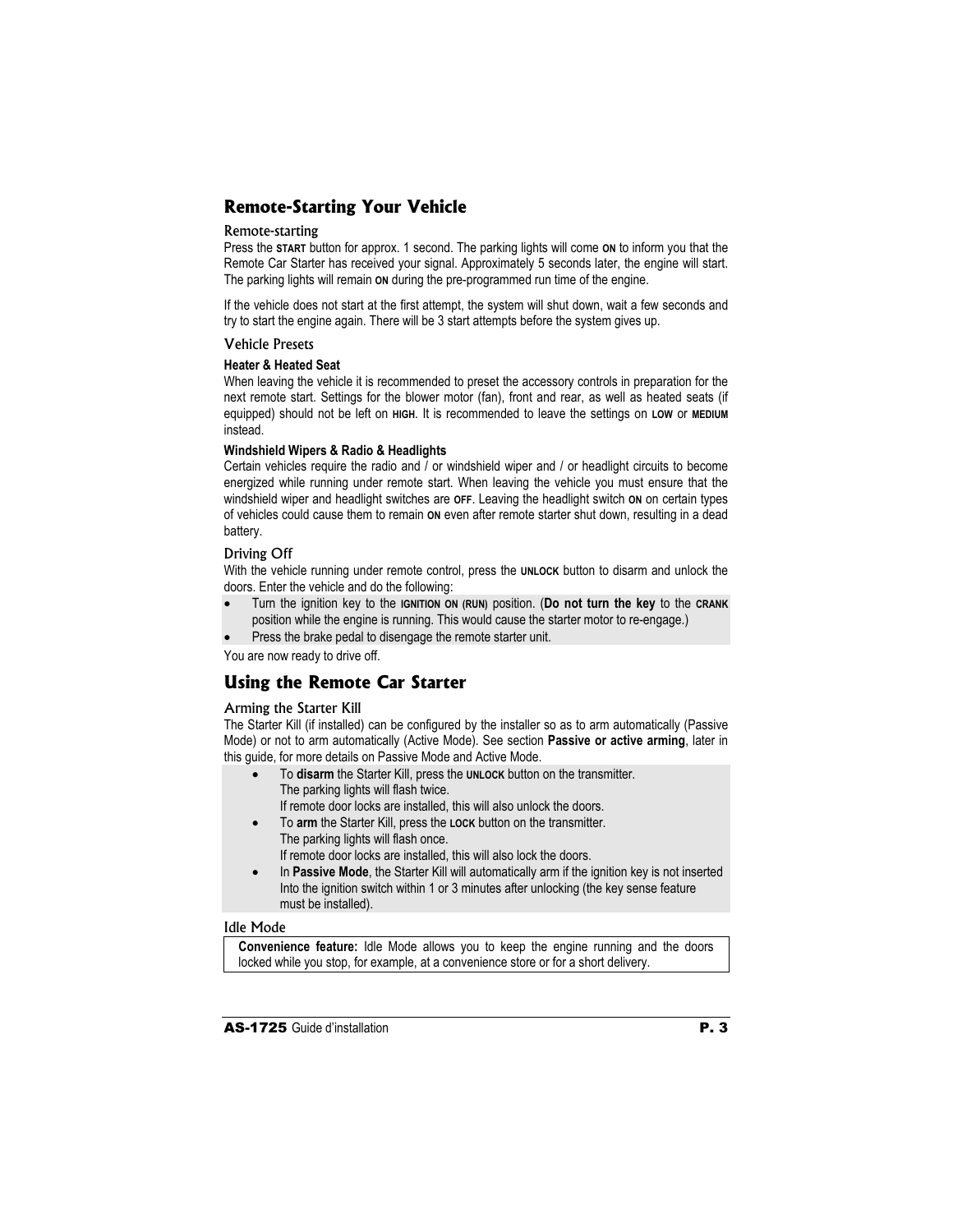This feature allows you to let the remote starter take over control of the vehicle (i.e. no Key in the Ignition Switch) while the engine is running. For example, if you stop for a delivery or at a convenience store, lock your vehicle and leave it running for the length of a run cycle while you are away.

**To leave the vehicle in Idle Mode:** 

- 1. With the engine running, press the **LOCK** or **UNLOCK** button (to unlock the doors) or the **START** button on the remote control until the parking lights come on.
- 2. Remove the key and exit the vehicle. The engine will go on running.
- 3. Lock the doors if needed.

The engine will go on running until the user re-enters the vehicle or until the expiration of the Engine Run Time .

**Caution!!!** Do not leave children or pets unattended in a vehicle standing in Idle Mode.

#### Turbo Mode

If Turbo Mode is configured at installation, it will allow a turbocharger to idle down after the user leaves the vehicle: the unit will take over the vehicle and keep it running for 60 seconds (or until it is shut down by remote control), then shut down the engine.

**Proceed as follows to set the system to Turbo Mode:** 

- 1. With the engine already running, press the **LOCK** button on the transmitter until the parking lights come **ON**.
- 2. Remove the ignition key from the ignition switch. **The engine will go on running.**
- 3. Exit the vehicle and close the door.

 **Press the TRUNK button to lock the doors; the engine will shut down after 60 seconds of Turbo Mode.** 

#### Valet Mode

#### Valet Mode Using the Valet Switch

When your vehicle is in Valet Mode, the remote starter functionalities are disabled. If the vehicle needs to be serviced, or if you park it indoors, the Valet Mode will prevent the engine from being remote-started accidentally.

| To put the system in to Valet Mode: |  |  |  |  |  |  |
|-------------------------------------|--|--|--|--|--|--|
|-------------------------------------|--|--|--|--|--|--|

- 1. Turn the ignition key to the **IGNITION ON (RUN)** position.<br>2 Within 3 sec. press the valet button (the LED will co
- 2. Within 3 sec., press the valet button (the L.E.D. will come **ON** solid).

**To take the system o u t o f Valet Mode:**<br>3. Turn the ignition key to the **IGNITION ON (I** 

3. Turn the ignition key to the **IGNITION ON (RUN)** position.

4. Within 3 sec., press and release the valet button (the L.E.D. will come **OUT**).

**Note**: Once Valet Mode is activated, the remote starter and alarm functions will be disabled.

### Ignition Valet

This feature will allow you to remotely put your system into Valet Mode by using the ignition key instead of the Valet button as above. Ignition Valet can be used without a Valet button installed.

#### **To put the system i n t o Valet Mode:**

- $\bullet$  Insert the ignition key into the ignition switch. Within 10 sec.,
	- turn the key 5 times successively into the **IGNITION ON / RUN** and **OFF** positions.
- The parking lights will flash three times to indicate that the vehicle is now in Valet Mode. The L.E.D. will come **ON** solid.

# **To take the system o u t o f Valet Mode:**

- Insert the ignition key into the ignition switch. Within 10 sec.,
	- turn the key 5 times successively into the **IGNITION ON / RUN** and **OFF** positions.
- The parking lights will flash twice to indicate that the vehicle is now in Valet Mode.

**P. 4** User Guide **AS-1725**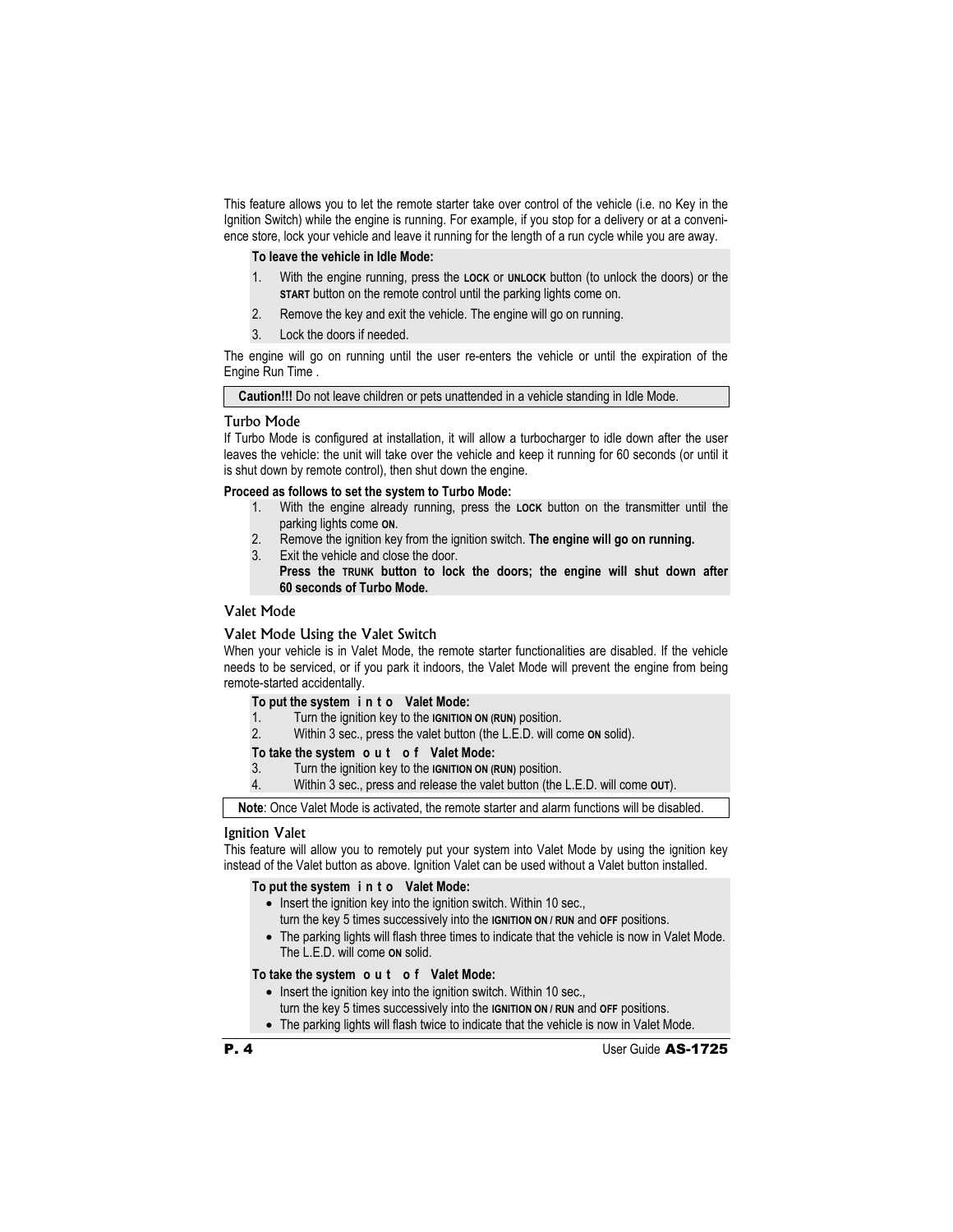The L.E.D. will go out.

**Note**: With the Remote Valet activated, the remote starter and alarm functions will be disabled.

#### Remote Valet Mode

This feature will allow you to remotely put your system into Valet Mode by using the transmitter instead of the Valet button as above.

#### **Getting into Valet Mode**

- x Hold the **UNLOCK** and **START/STOP** buttons simultaneously for 3 second.
- x **The Parking Lights will flash 3 times.**
- The LED will remain on solid.

#### **Getting out of Valet Mode**

- Hold the **UNLOCK** and **START/STOP** buttons simultaneously for 3 second.
- x **The Parking Lights will flash 2 times.**
- The LED will turn off.

## "Home Valet<sup>TM"</sup> Mode

If configured at installation, this feature will remotely set the vehicle to a no-remote-start mode: if the vehicle is parked indoors there is no danger of it starting accidentally by remote control.

**Note:** Once the Home Valet Mode is activated, the vehicle will not start by remote.

#### **To take the system i n t o Home Valet Mode:**

- x Press the **LOCK** or **UNLOCK** button.
- x Within 3 seconds, press the **STOP** button until the Parking Lights go **out**
- **To take the system o u t o f Home Valet Mode:** 
	- **•** Turn the ignition key to the **IGNITION ON (RUN)** position.

The system will warn you if someone attempts to start your vehicle while it stands in Home Valet Mode. The parking lights will:

- x Go **ON** then **OFF**; then
- x Flash **twice**, pause; then
- x Flash **twice** again.

#### Panic Mode

**Note:** Panic Mode can only be activated if the horn has been adequately configured by your installer.

In an emergency situation, you can activate Panic Mode using the **LOCK** or **UNLOCK** button. This will:

 $\bullet$  shut down the engine,

- disarm the Starter Kill and
- x unlock the doors (with the **UNLOCK** button)
- $\bullet$  activate the horn for 30 sec.
- x or lock the doors (with the **LOCK** button),
	- **Note:** See the description of the **Starter Kill** option later in this Guide.

#### **To activate Panic Mode:**

- Press and hold the **UNLOCK** button for approximately 3 sec. until the sound signal starts and the parking lights flash: this will unlock the doors before the sound signal starts.
- Or press and hold the LOCK button for approximately 3 seconds until the sound signal starts and the parking lights flash: this will lock the doors before the sound signal starts.

Panic Mode will automatically shut down after 30 sec.

**Note:** To stop Panic Mode before the end of its delay, press the **LOCK** or **UNLOCK** button until the sound signal stops.

**AS-1725** Guide d'installation **P. 5**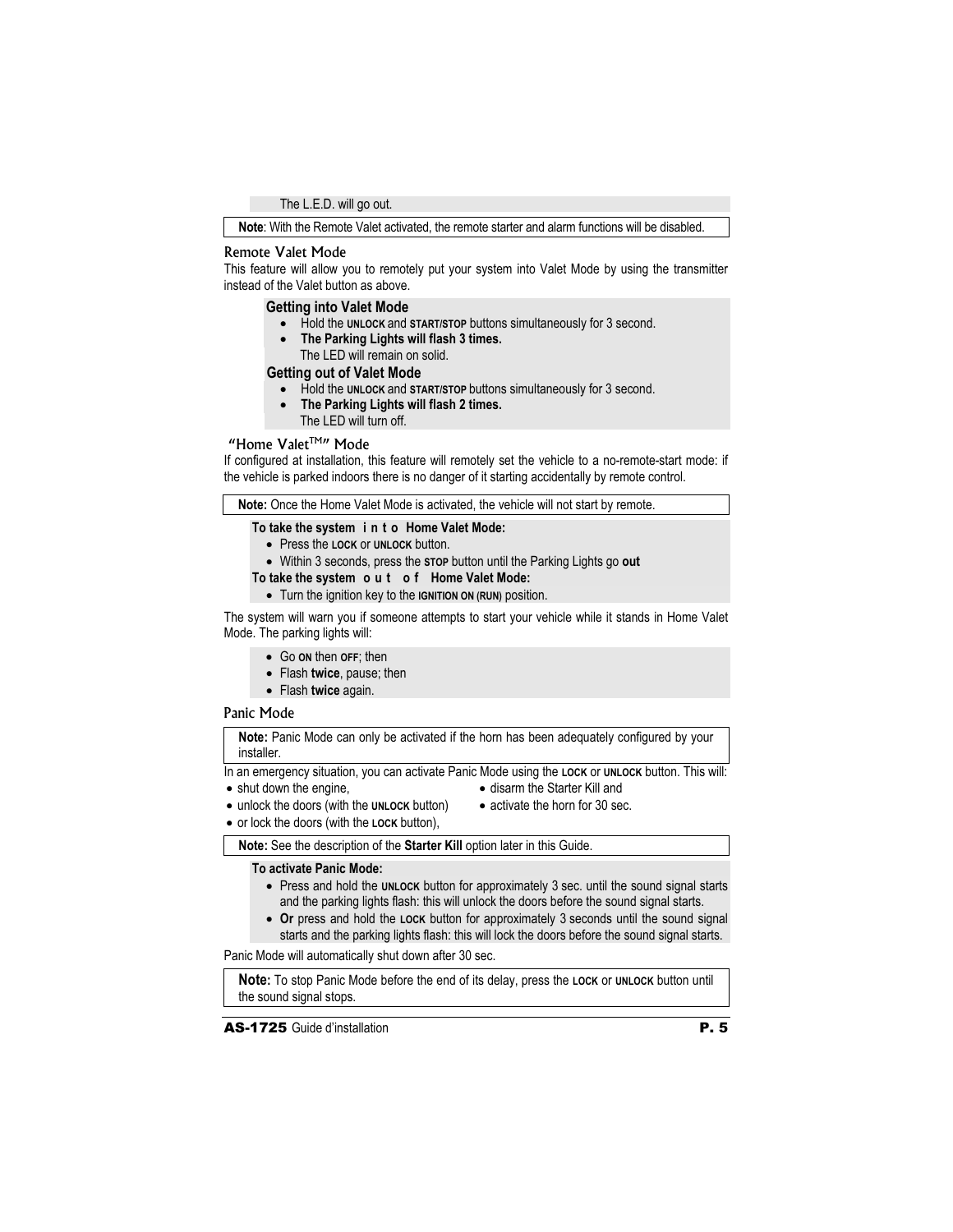#### Quick Lockout™

(Also called **Secure Panic**.) For fast protection in emergency situations, the system will **LOCK** all doors when you **press the brake pedal while you hear the sound signal**. (**Quick Lockout** is only available when **Panic Mode** has been set off.)

#### Cold Weather Mode

When Cold Weather Mode is active, the engine starts every 2 hours and runs for 4 minutes (or for 9 or 20 minutes with diesel engines). Cold Weather Mode automatically ends after 24 hours.

#### **To enter Cold Weather Mode:**

- x Press and hold the **STOP** button for 3 seconds
- ... until the parking lights flash three times.

**To exit Cold Weather Mode, do any one of the following actions:** 

- Open the hood.
- Start the engine by remote.
- **•** Turn the ignition key to the **IGNITION ON (RUN)** position.
- x Press and hold the **STOP** button for 3 sec. **(the parking lights will flash once)**.

When the vehicle exits Cold Weather Mode, the Parking Lights will flash once.

#### **If Safe Start is enabled, you can activate Cold Weather Mode by**

- **•** Pressing and releasing the START button, then
- Pressing and holding the stop button until the Parking Lights flash 3 times

# **To verify whether the system is in Cold Weather Mode:**

• Press and release the brake pedal:

 If the vehicle is in Cold Weather Mode, the parking lights will stay on while the pedal is pressed.

# **Advanced Features: Installation-programmable Options**

The Remote Car Starter was designed with flexibility and OEM integration in mind. With its programmable options, this unit can single-handedly control nearly any electrical system in your vehicle.

**Caution:** The programming of your system should be left to a professional. Changing any one of the settings may affect the operation of your Remote Car Starter.

#### **The installation-programmable options are as follows:**  • Ignition-controlled Door Locks

- Remote Door Locks
- Priority Door Access
- Passive or Active Arming
- Starter Kill / Anti-grind feature
- Horn Chirp Timing
- Safe Start
- Home Valet TM
- 

- Remote Trunk Release • Engine Run Time
- Multi-car Operation

• Ignition Re-lock • Secure Lock • Turbo Mode

# Remote Door Locks

If your Remote Car Starter was installed with the Remote Door Locks option, you will have the convenience of remote keyless entry. See section **Arming and Disarming the Remote Car Starter**, earlier in this Guide, for further instructions on remote door locking and unlocking.

#### Priority Door Access

If the Remote Door Locks option is installed on your vehicle, this safety feature allows you unlock solely the driver's door with a single press of the **UNLOCK** button on the transmitter; upon a second press of the **UNLOCK** button, all the other doors will unlock.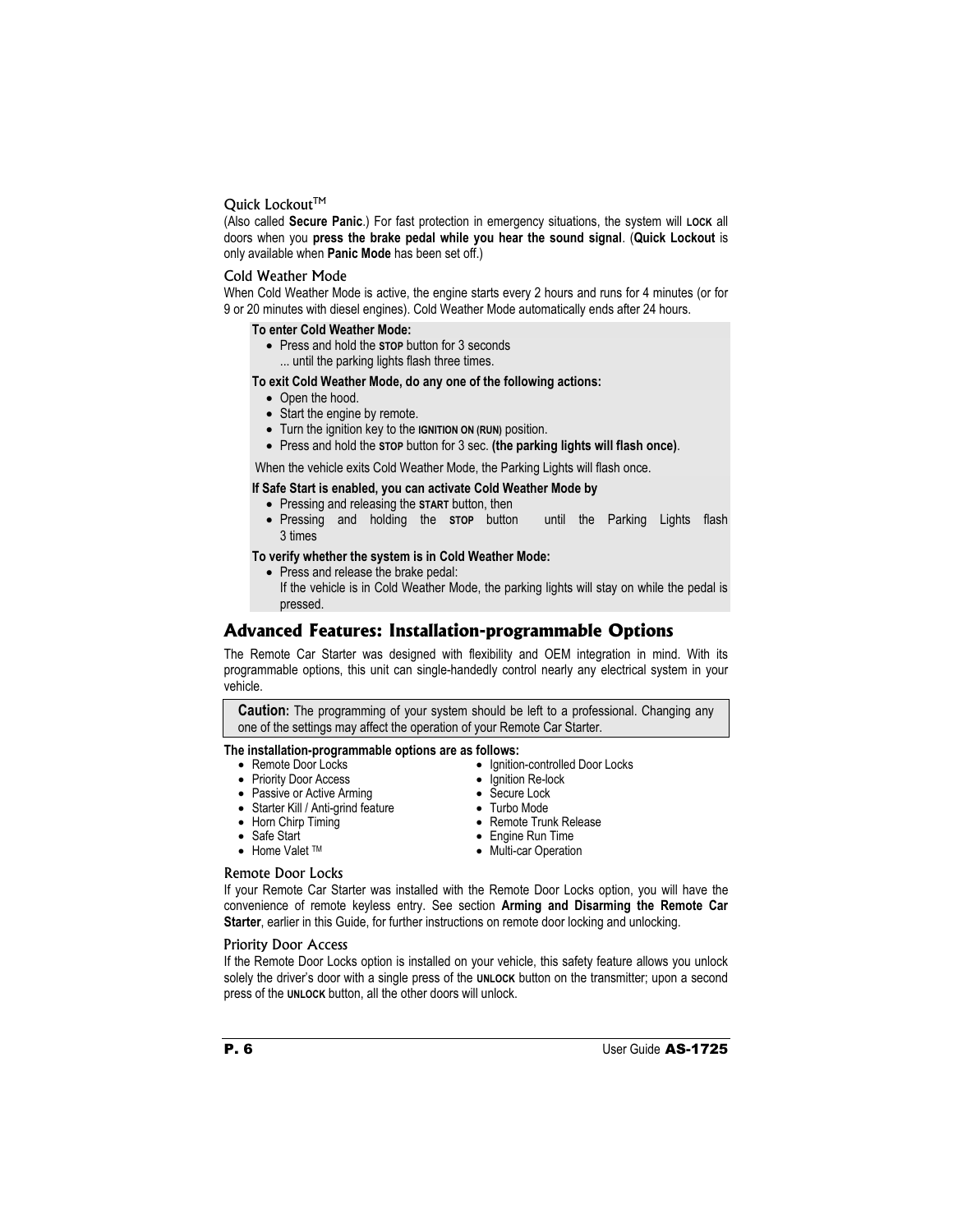#### Active or Passive Arming

The Starter Kill can be configured either to Passive Mode (so as to arm automatically) or Active Mode (so as to require user intervention for arming). By default, your Remote Car Starter is configured to **Passive Mode**. In Passive Mode, the Starter Kill will automatically arm **60 seconds**  after the last door is closed. The Remote Car Starter will not arm if a door is left open, or if you reopen a door within the 60-second delay.

**Important note:** When the Remote Car Starter re-arms automatically, you can disarm the When the Remote Car Starter by simply pressing the **UNLOCK** button.

#### The Starter Kill and the Anti-grind Feature

With this added security feature, the system will prevent your vehicle from starting with the ignition key when the Starter Kill is armed. If your Remote Car Starter was installed with the Starter Kill option, one will not be able to start your vehicle with the key unless the system has been unlocked and disarmed first, or put into Valet Mode.

**Note:** If the Starter Kill is installed, your vehicle will benefit from a protection against starter motor damage that could occur after remote-starting the engine should the user, by force of habit, turn the ignition key to the **CRANK** position.

#### Flashing LED

The user may decide to turn on or off LED flashing at any moment. To do so, simultaneously press the **TRUNK** and **LOCK** buttons on the transmitter:

- Flashing LED on: the L.E.D. will flash at all times (either under active arming or under passive arming) to indicate that the Starter Kill is active.
	- x **Active Arming:** the LED will flash normally.
	- Passive Arming: the LED will flash at a faster rate during the countdown preceding the activation of the Starter Kill. Once the Remote Car Starter is armed, the LED will flash at a slower rate.
	- In Valet Mode: the LED will remain lit without flashing.
- **Flashing LED OFF:** the LED will not flash even when the Remote Car Starter is armed (either under active or passive arming). Nevertheless, if the Remote Car Starter enters Valet Mode, the LED will still remain lit without flashing as long as the ignition is off.

#### Safe Start

If this feature is enabled, the user must press the **START** button 2 times within 3 seconds to remotestart the vehicle. This will eliminate accidental remote starts, e.g. when children are playing with the transmitter.

If **Swap Start Mode** is selected, to remote-start your vehicle press **LOCK** and **UNLOCK** simultaneously. The **AUX 2** output can be activated by pressing the **START** button.

# Home Valet ™

If this feature is installed, the user will have the possibility to remotely set the vehicle to a noremote-start mode. See **Home Valet** section, earlier in this Guide, for full instructions.

#### Ignition-controlled Door Locks

This is an added security feature. If your Remote Car Starter was installed with the Ignition-Controlled Door Locks option, the doors will automatically be locked as soon as the ignition key is turned to the **IGNITION ON (RUN)** position while the brakes are pressed. When the key is turned to the **OFF** position, the doors will automatically be unlocked.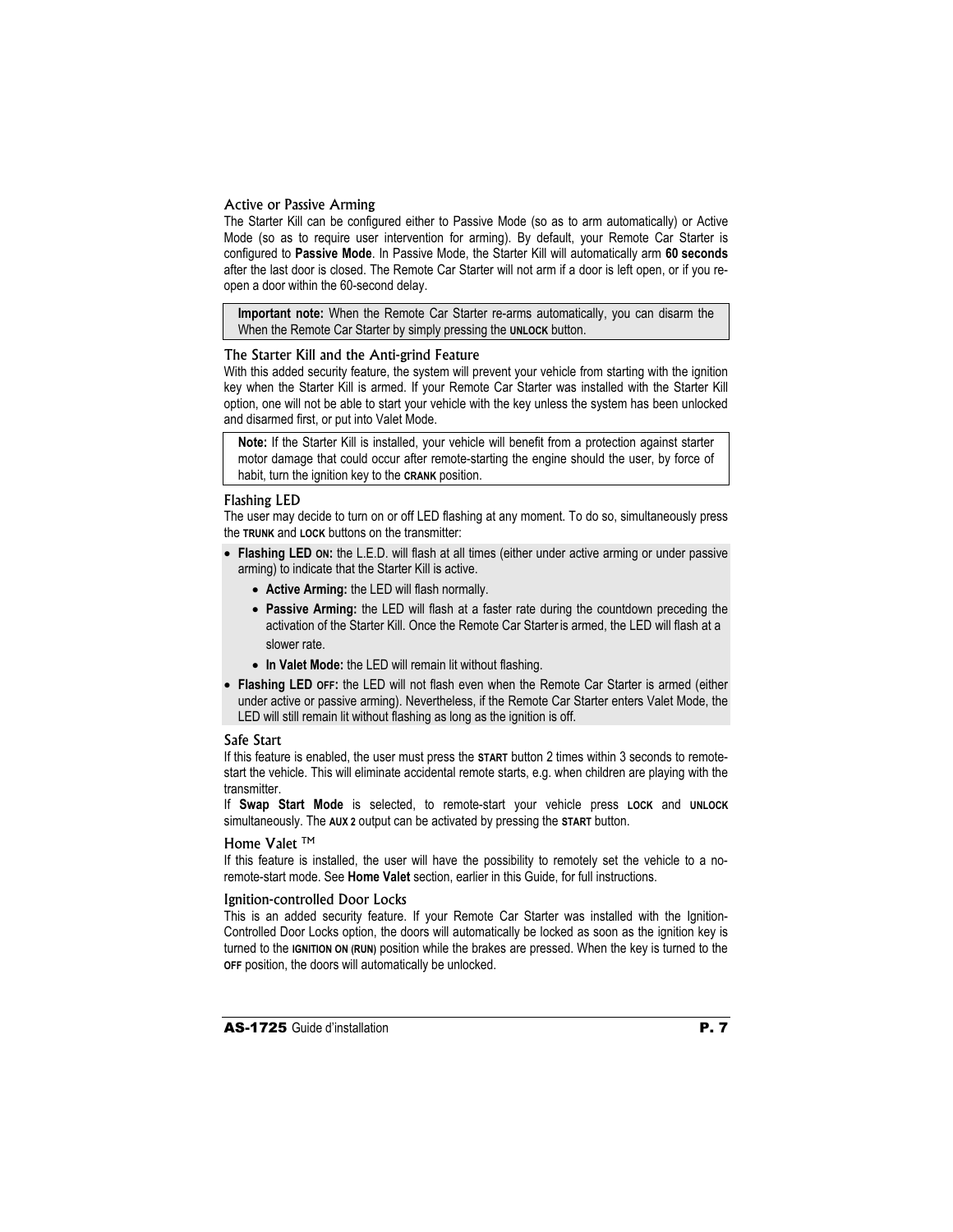#### Ignition Re-lock

On Remote Car Starters of this series, when Ignition-controlled Door Locks are enabled and the ignition key is in the **IGNITION ON (RUN)** position, should any door be unlocked and opened, all doors will be relocked next time the brake pedal is pressed.

#### Secure Lock

(Disabled by default.) Before it can remote-start your vehicle, the Remote Car Starter must first disarm the factory security system. The Secure Lock feature may be required on certain vehicle models with factory security systems that automatically unlock the doors when the security system is disarmed.

To keep your vehicle protected when the factory security system is disarmed for a remote start, Secure Lock will relock your doors as soon as the vehicle has started. Once the engine run cycle ends, Secure Lock will rearm your factory security system.

#### Turbo Mode

When left in Turbo Mode, the Remote Car Starter will keep the engine running for 60 seconds before shutting it down. This is to allow a turbocharger to idle down after the user leaves the vehicle. See **Turbo Mode** section earlier in this Guide.

#### Remote Trunk Release

If your system was installed with the Remote Trunk Release option, you can open your trunk by pressing the **TRUNK** button for 3 seconds on the remote transmitter or by pressing the **TRUNK** button **TWICE** within 3 seconds.

#### Engine Run Time

If you have a gas engine, your Remote Car Starter can be programmed to run the engine for 4, 15, or 25 minutes (15 minutes by default). If you have a diesel engine, the Remote Car Starter can be programmed to run the engine for 9, 20, or 30 minutes (20 minutes default).

#### Extended Run Time

With the vehicle running under a remote start, pressing and holding the **START** button for more than 1 second will reset the run time counter to zero and restart the run time cycle from the beginning.

To stop the vehicle, at any moment, simply press the **STOP** button. This procedure can only be carried out once per remote start.

**Example:** if your Module is programmed for a run time of 4 minutes and your vehicle has been running for 3 minutes already, pressing the **START** button will reset the counter to zero and the Engine will run for another cycle (in this case, 4 minutes).

#### Multi-car Operation

This option allows the owner of two vehicles, both equipped with the same Remote Car Starter model, to control both systems with a single remote control. To control the second vehicle, simultaneously press the **TRUNK** button and the button of the function you wish to use.

| Note: Your remote control must be configured for second car operation by the installer. |  |  |  |  |  |
|-----------------------------------------------------------------------------------------|--|--|--|--|--|
| • Press TRUNK + LOCK button simultaneously: LOCK                                        |  |  |  |  |  |
|                                                                                         |  |  |  |  |  |
|                                                                                         |  |  |  |  |  |
| • Press TRUNK + STOP:STOP                                                               |  |  |  |  |  |
|                                                                                         |  |  |  |  |  |
| • Press TRUNK + STARTSTOP for 3 sec: Cold Weather Mode                                  |  |  |  |  |  |
| <b>Troubleshooting Poor Transmitting Range</b>                                          |  |  |  |  |  |
| Many factors may affect the operating range of the transmitter. Some of these are:      |  |  |  |  |  |

• The condition of the battery in the transmitter.